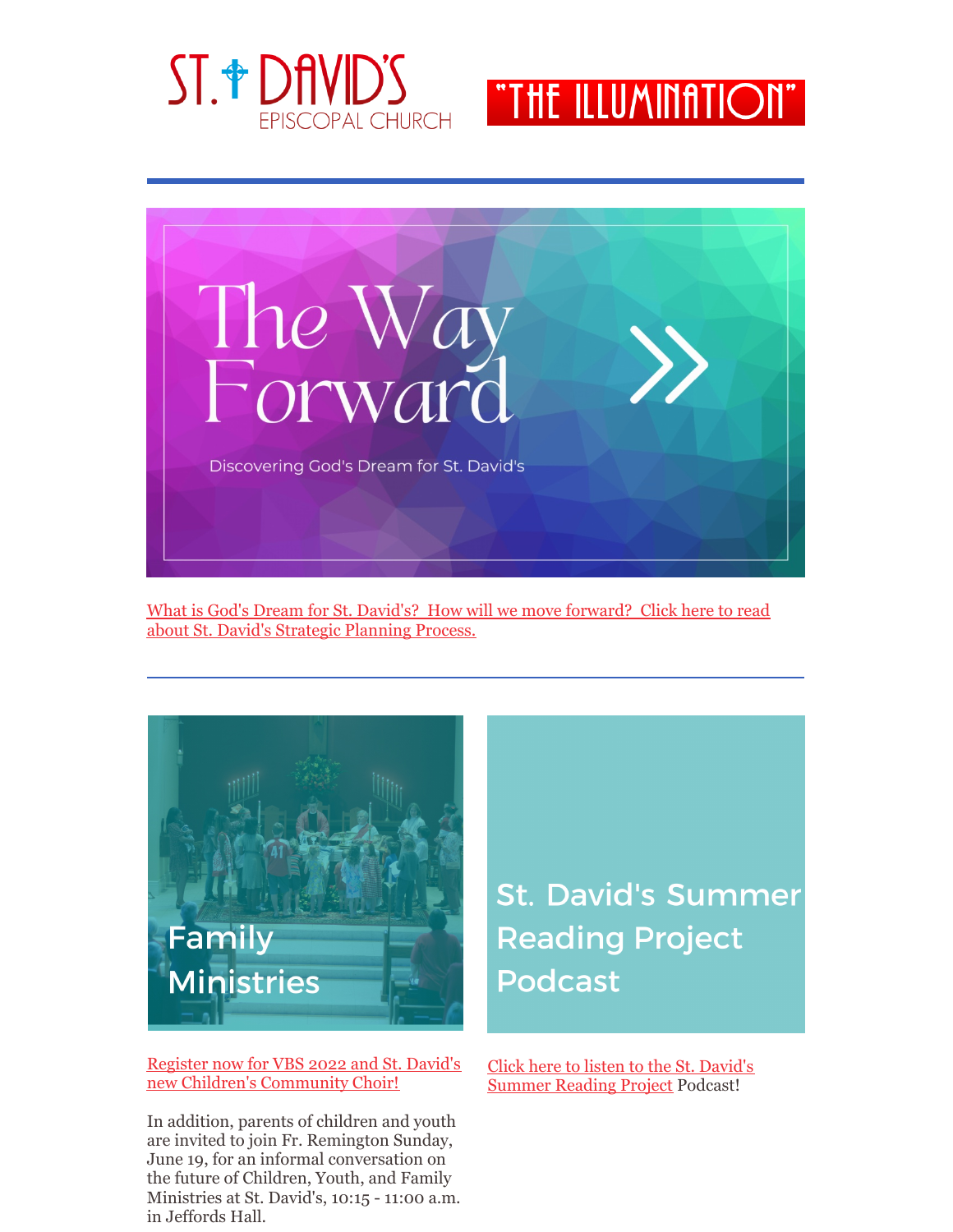## **Summer Music** Opportunites

[Interested](https://files.constantcontact.com/5773b7f5001/df7f365b-4d0d-453e-9e49-d4c021df859c.pdf) in learning more about Music? The Basement Band? [Children's](https://files.constantcontact.com/5773b7f5001/df7f365b-4d0d-453e-9e49-d4c021df859c.pdf) Choir? St. David's has [something](https://files.constantcontact.com/5773b7f5001/df7f365b-4d0d-453e-9e49-d4c021df859c.pdf) to offer all Ages!



The NFCC Pantry is often bare of muchneeded and seldom donated condiment items. Will you [help?](https://files.constantcontact.com/5773b7f5001/b82632c2-e115-4bcc-95ea-7f2dd396f05b.pdf)



Traveling this [Summer?](https://files.constantcontact.com/5773b7f5001/e24dd209-6409-4097-8de2-967cccc7365d.pdf) Click here to read how you can keep your pledge current while you are traveling!

Read more about the St. [David's](https://files.constantcontact.com/5773b7f5001/2b93f127-e387-4a0e-9ca0-5a5b6a2f709f.pdf) Youth Loving Locally Service Project and how you can [help!](https://files.constantcontact.com/5773b7f5001/2b93f127-e387-4a0e-9ca0-5a5b6a2f709f.pdf)